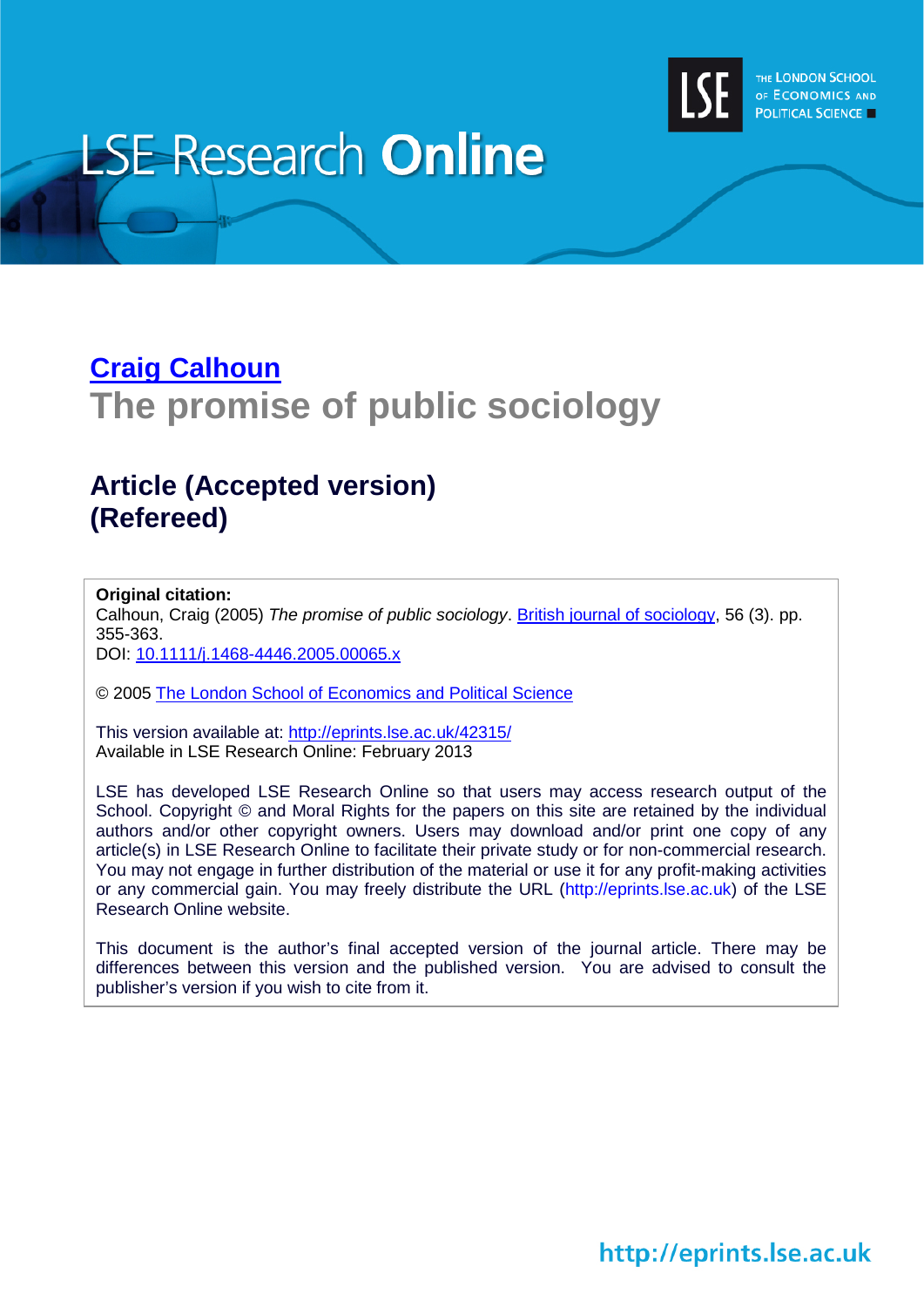#### **The Promise of Public Sociology**

Craig Calhoun New York University

Michael Burawoy's Presidential Address to the 2005 ASA meeting was an extraordinary event. There was a buzz of excitement, the culmination of a week of high energy discussions of "public sociology", and the product also of a year in which Burawoy had criss-crossed the US speaking to dozens of groups and urging those who often give the ASA a pass in favor of local or activist meetings to come to San Francisco. The excitement was fueled also by a sense of renewed engagement with the reasons many—especially of the baby boom and 60s generations—had chosen to become sociologists in the first place. A ballroom with seating for several thousand was filled to overflowing (I arrived early yet had to stand in the back). The talk ran to nearly twice the allotted time but few left. And at the end, teams of Berkeley students wearing black Tshirts proclaiming Marx "the first public sociologist" roamed the aisles to collect questions.

The excitement was not a fluke, but reflected a coincidence of good timing with shrewd recognition of the enduring commitments and desires of many sociologists. Sociologists found not only found their activism encouraged but their self-respect buoyed. And indeed, there was more than a little self-affirmation in the air. To be sure, there were also grumblings from some, especially older white male and highly professional sociologists. But most even of these found much to enjoy in the exuberance of the moment—and the sheer organizational and mobilizing success of the record-setting annual meeting. "Public sociology" was a hit. But what is public sociology as an enduring project?

The stakes of the question are large, not just because there is a current fad for the phrase, but because how sociology matters in the public sphere is vital to the future of the field. Michael Burawoy has done a considerable service by putting public sociology on the disciplinary agenda more forcefully than anyone else since C. Wright Mills, joining Herb Gans, who helped to popularize the phrase (Gans 2002), and enlarging the project. I support the project. But I would raise some questions about the formulation.

To start with, is public sociology a "quadrant"? Burawoy employs Bourdieusian language to describe sociology as a "field of force" but he doesn't really offer a systematic or satisfying field analysis and I fear his two by two table is much more Parsonsian. I mean (a) that it compartmentalizes and to some extent essentializes four alleged "types" of sociology (although Burawoy does then assert that they overlap and inform each other), and (b) it is not clear about the dimensions or axes of variation and contention that organize the field.

Following Bourdieu, for example, one might have thought that some sort of distinction of economic from cultural capital might be at work in organizing the field of sociology. Critical theory and mathematical modeling would both probably appear on the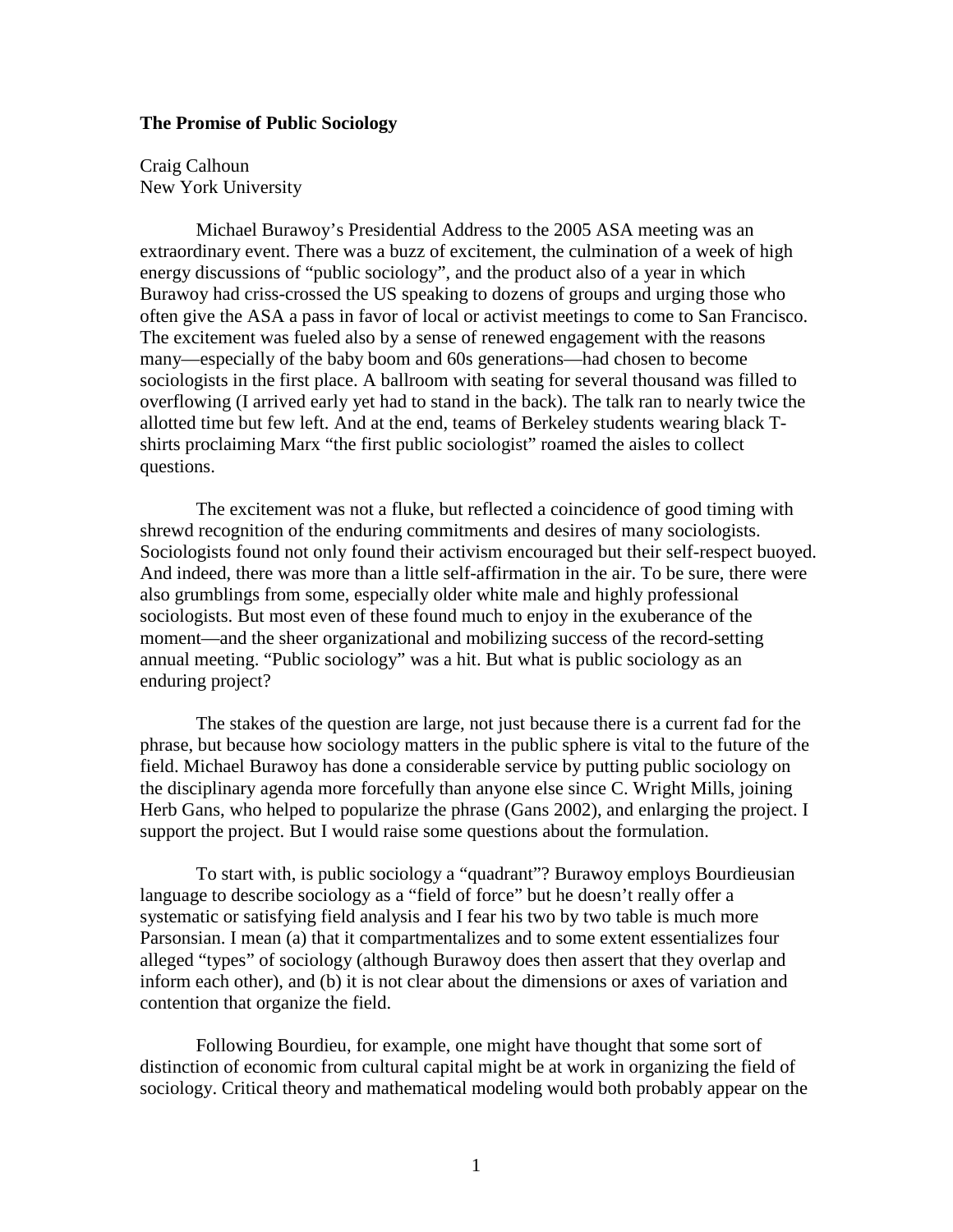cultural side of such a continuum of forms of capital, while large scale surveys and business consulting might both appear on the economic side. But trying simply to place styles of work in such broad terms would have limited purchase. It might be more interesting to compare the placement of "established big ESRC Center," "published widely cite book," "elected fellow of British Academy," and "consulted for local arts council" as items from CVs. Likewise, one might have thought that having much or little capital would matter, not just the kind of sociology one professed.

Part of the feel-good populism of Burawoy's message is expressed in its affirmation of the superior virtue of non-elite public sociologists, compared to elites who are overly professional. He's not all wrong about the limits of professionalism and the exciting work being done by non-elites, but I think he is misleading insofar as he does not recognize more fully their interdependence (or more reflexively that however much he speaks as the voice of the masses he speaks also as a professor at America's top sociology department, one very professionally determined to place his students in other top departments, emphatic that they should publish in the most professionally prestigious journals, etc.). In other words, the distribution of capital within the field is very important, and a "professional" attitude towards accumulating and deploying it need not coincide with a "professional" stance against critique or public engagement.

I raise these points not just in pursuit of a better analysis of the field of sociology, which was after all only incidental to Burawoy's purpose, but to question the value of dividing up the field the way he does. I too want sociology to engage and be informed by the concerns of many publics, shape debates in the public sphere, and demonstrate its public worth. But I think these are tasks for sociology in general, not for a specialized subfield or quadrant.

There's more. I worry that assigning concerns over autonomy to "professional" and "critical" sociology implies that they don't arise for all sociologists and aren't basic to the very existence of a field. To be sure autonomy can be pursued at the expense of relevance, interest, and exciting engagements with other perspectives. But it is not only pursued for bad reasons. Partial autonomy is the condition for transcending the mere play of opinions and clash of powers. A scientific field that did not achieve some capacity for autonomous judgment, that was merely heteronomously controlled by others would not merely lack authority, but lack credibility. To have a sociologist working for the trade union movement say one thing and a sociologist working for employers say another might be helpful, but it would not be the same thing as being able to say that the evidence and arguments reviewed and debated in the field at large make for credible knowledge, not merely sociologically informed opinion.

Something like this is at stake in Bourdieu's invocation of the notion that sociologists might be the "organic intellectuals of humanity at large". Burawoy cites this, but seems to miss the sense in which Bourdieu, as he liked to say, quoting Mao, "twisted the stick in the other direction". The organic intellectuals of humanity at large are precisely not the representatives of one sectional interest within humanity, not even a vanguard class or civil society vs. market and state. Bourdieu's reference points to the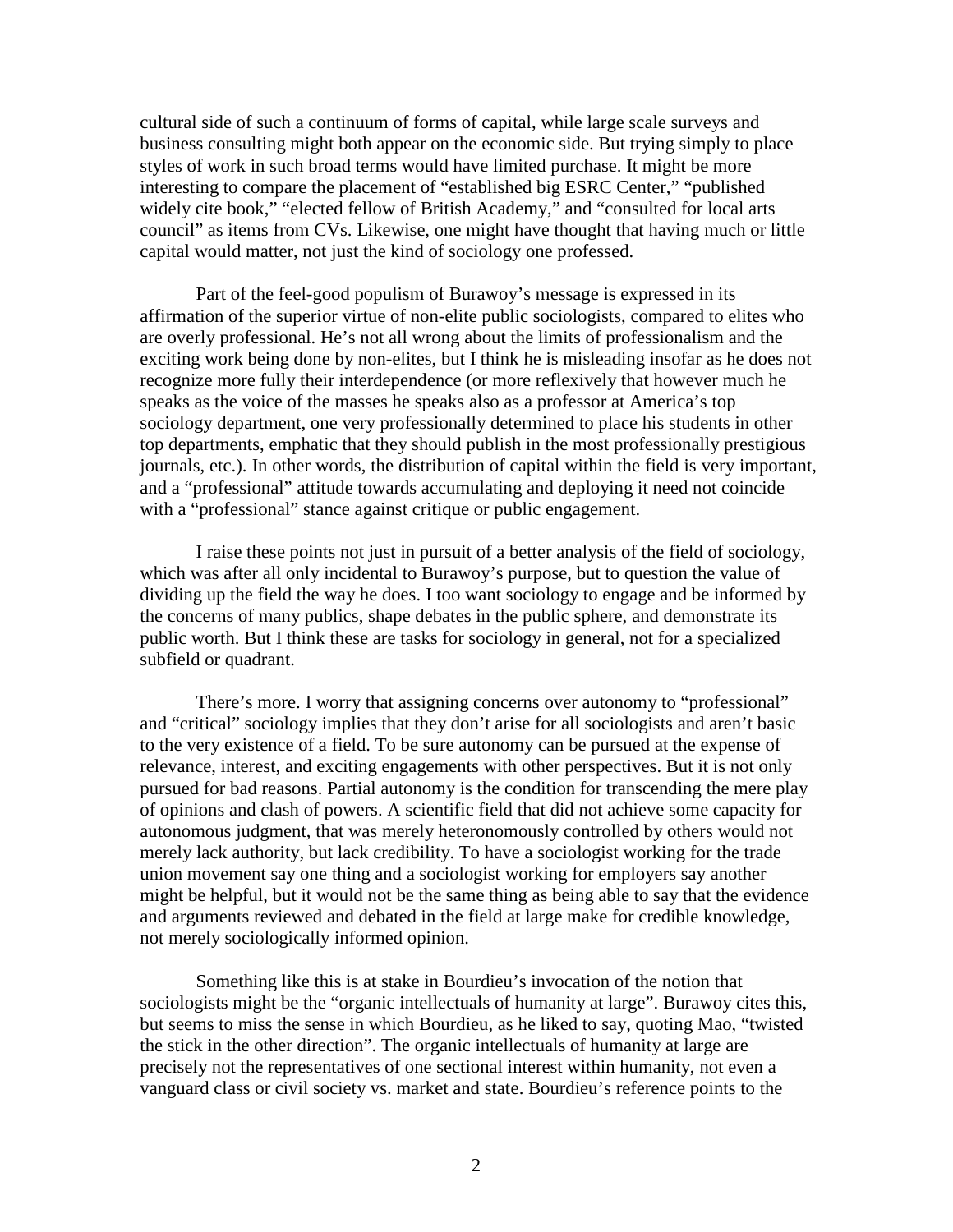importance of a sociology that does not simply take the standpoint of particular groups but rather provides an arena in which sense can be made of the competition and collaboration among them all. It is part of Bourdieu's affirmation of science as a field socially organized to give participants an interest in the universal.

To be sure, Burawoy does not want to do away with "professional sociology" nor even "policy sociology". He warns us that "from within each category we tend to essentialize, homogenize, and stereotype the others". But he doesn't escape the tendency, and his model of a division of labor exaggerates the discreteness of the four. For example, he suggests that "without a professional sociology, there can be no …critical sociology for there would nothing to criticize." This presumes, however, that critical sociology exists only to criticize other forms of sociology—rather than, as Horkheimer suggested, to take a critical instead of an affirmative stance towards the existing arrangements of social life. Surely we don't want to have a professional sociology that uses the most sophisticated research techniques, publishes in the most selective journals, is taught in the most prestigious departments but is marred by an uncritically affirmative stance towards actually existing social institutions, treating them as necessary rather than the contingent products of power, history and human action? Surely we want sociology in general to be critical, not simply of itself but also of the limits of various intellectual traditions and institutional formations. I don't mean to deny that division of labor is likely, that critically probing the implications of specific analytic categories is not likely to engage all researchers as much as some theorists. But I do mean to suggest some distinctions among sociologists are not signs of a healthy division of labor so much as of problems we should overcome.

Burawoy's treatment of critical sociology is generally odd. This may be because behind his public sociology agenda is an effort to reposition Marxist sociology. He is rightly worried by a version of academic Marxism that atrophied as it lost connections with social movements after the 1970s. But how many critical sociologists today would recognize themselves as the upholders of "foundational knowledge" against the research programs of professional sociology, the concrete knowledge policy sociologists deliver to clients, and the communicative knowledge public sociologists exchange with their publics? Surely, indeed, part of what sociology brings to public discourse is greater capacity for critical analysis: of the possibilities open beyond existing circumstances, of the social conditions for realizing those possibilities, of the interests served by existing institutions, and of the reasons for the blindspots in many intellectual arguments.

While I think Burawoy's distinction of sociology written for other sociologists (either professional or critical) and sociology produced (not always in writing) for nonsociologists (publics or policy-making clients) is useful, I would add a three qualifications—or maybe they are just elaborations. First, it is important to remember that there is much work that defies the distinctions pure and applied. This is true of the natural sciences as well (and Burawoy's characterization of them as essentially "instrumental" strikes me as tendentious).  $\frac{1}{1}$  $\frac{1}{1}$  $\frac{1}{1}$  As Stokes (1997) has reminded us, using the example of

<span id="page-3-0"></span><sup>&</sup>lt;sup>1</sup> I don't propose to take up Burawoy's characterizations of other disciplines or of relations among disciplines here. I would note, though, that there seem to me more challenges to disciplinary autonomy than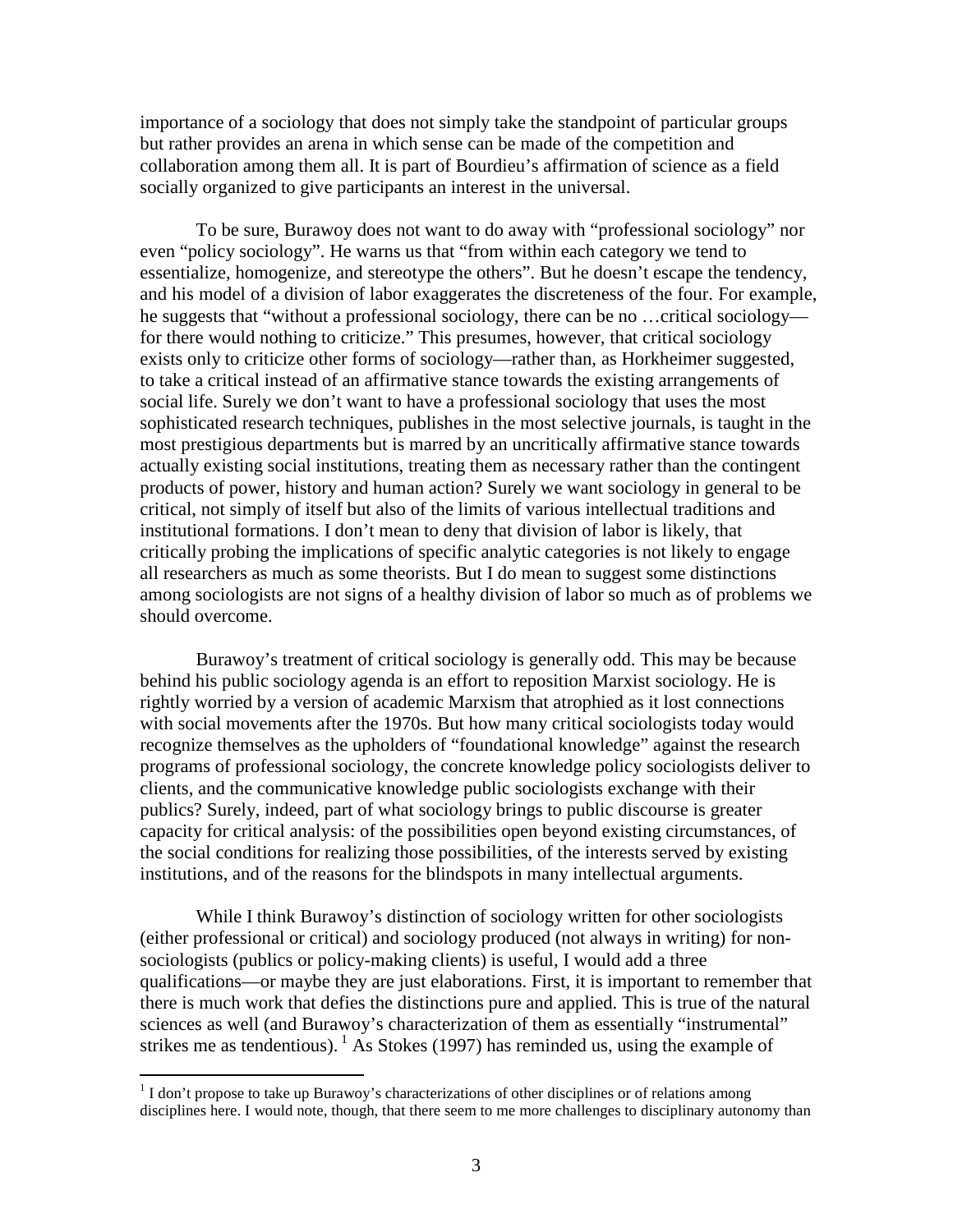Pasteur, much great science has been at once an effort to solve practical problems and the source of basic new knowledge. Second, there is in much "professional" sociology a fetishism of the original, based on a crude empiricist notion of the progress of science. This often values a trivial new finding over a significant reframing or synthesis of knowledge. It is thus a problem inside professional sociology as well as an impediment to valuing communication with broader publics (or students) as we should. Third, one of the most basic conditions of a publicly valuable sociology is taking public significance into account in problem choice. That is, we need to worry not just about how well or poorly our scientific findings are communicated, but about what we should study. It is shocking that there is not more sociology centrally focused on global inequality, on HIV/AIDS, on humanitarian emergencies, on the growing integration and other transformations of Asia, etc.

Burawoy sees sociology moving leftward while the world it studies has moved rightward over the last half century. The pattern seems to me a bit more complex. First, a half century ago the US was just coming out of the McCarthy era, French colonialism was just being defeated in Vietnam and had not yet suffered the debacle of Algeria, Anthony Eden was Britain's prime minister and the Suez crisis loomed. The reigning sociologists of the era were for the most part liberal by comparison to more conservative political leaders—even if some of them would be later be seen as "mere liberals" in the eyes of 60s radicals. Even those behind the rise of ever more sophisticated quantitative methods in American sociology were mostly more liberal than the US electorate. The politics of the 1960s and early 1970s did not simply mark a "leftward drift", they rearranged the dominant political oppositions. Perhaps most importantly, they challenged the notion of protecting the academy from politics, asserting that this masked a tacit affirmation of the existing order, and made universities the locus of a new politics. How much this aligned with or supported progressive (or any other) politics beyond universities is an open question. With generational succession and as sociology became more inclusive, I think it did very likely become more critical of established institutions—on average—but the criticism was also largely "domesticated" within academe, and focused on questions of inclusion within established institutions rather than the nature and potential transformation of institutions and structures of power.

At the same time, from the late 1970s, there was arguably a turn away from critical perspectives and progressive politics in the rich societies more generally. As sociology and the Left faltered, business schools, mathematical economics and the Right grew. This pattern was especially prominent in the US. Though sociology and higher education generally saw hard times in the late 1970s and 1980s, the difficulties were nowhere near as severe as those occasioned by Margaret Thatcher's attacks in Britain. That there actually *was* a job market meant that it could exercise more discipline on the intellectual choices of aspirants. This period marked the most decisive ascendancy of

he recognizes, and more legitimacy to critiques of the fetishism of disciplines than he allows. Burawoy introduces a second fourfold table to describe relations among disciplines: cross-disciplinary borrowing, trans-disciplinary infusion, multi-disciplinary collaboration, and joint-disciplinary coordination. These all arguably exist, but seem to me (a) not to exhaust the nature of border-crossings, and (b) to presume that the integrity of disciplines is substantive, real, basic to the work in question, and not transformed by the work.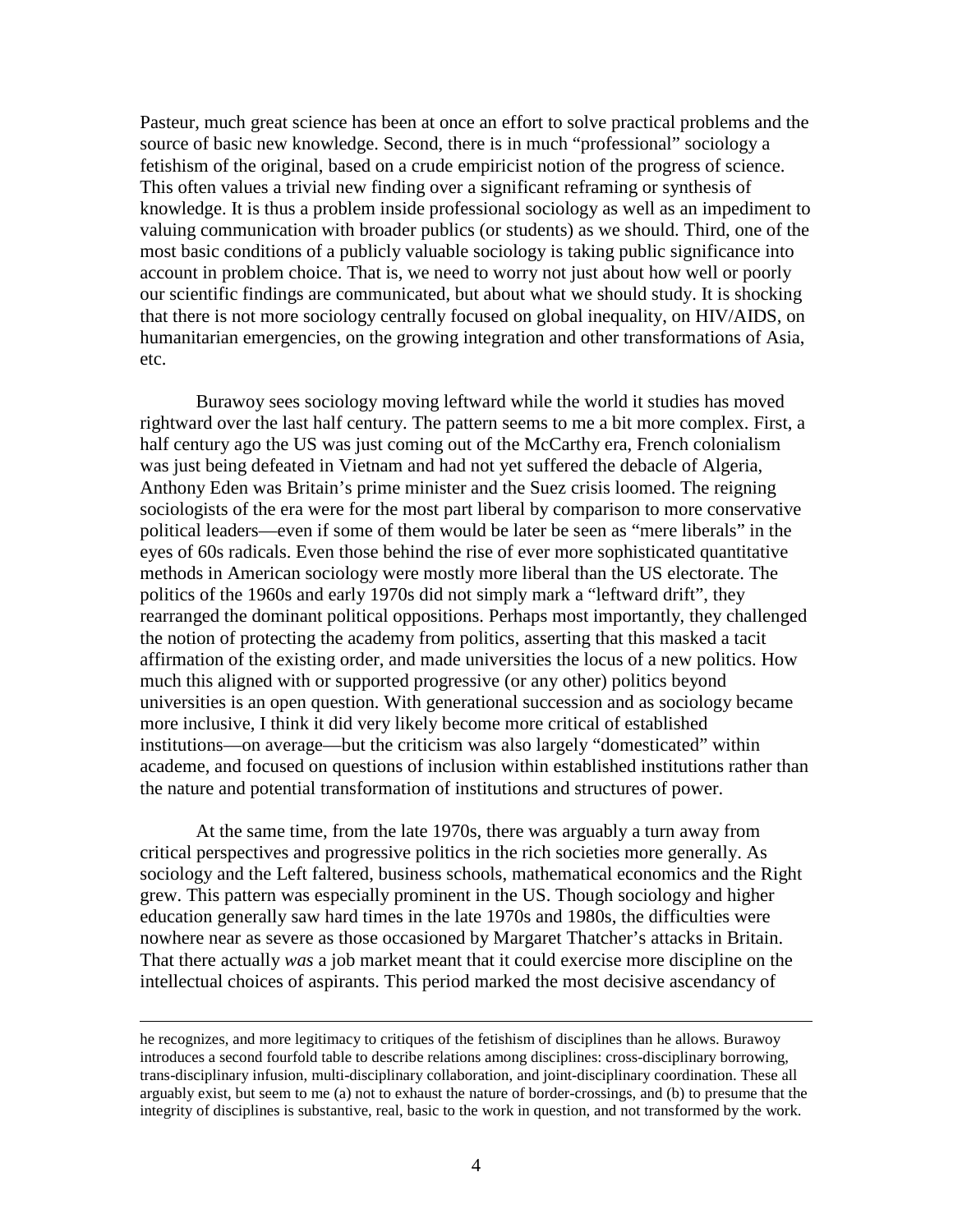quantitative empiricism, and with it a reassertion of "professional" rather than "political" values.<sup>2</sup> It also brought a clearer division between those with aspirations to scientific status and relatively formalistic notions of how science worked, on the one hand, and those promoting more critical perspectives.

More generally, both external economic pressures and changes in the organization of academic work have an enormous effect on sociology. Undergraduates—and indeed postgraduates--seeking courses of study that translate readily into good employment prospects challenge traditions of more open-ended inquiry, critical scholarship, and indeed public sociology. Professionalism is not simply a stylistic choice, in other words, but the product of pressures that work on the field as a whole. Shifts in funding streams are also powerful. Burawoy rightly notes how economic pressures and intensified competition among universities have been met with marketization and that this poses real challenges to the idea of the university as a public good. The picture is somewhat different in Britain, where the RAE looms large, though markets are not insignificant and may well become much more so. Even in the US, though, marketization is only part of the story. Yes, fee-paying students matter a lot, but the academic hierarchy is structured at least as much by tax-exempt transfers of private wealth—gifts that go mostly to already rich institutions. Harvard's endowment of well over \$20 billion is a source of enormous power in the academic marketplace. This isn't the place to explore it, but a theme that ought to loom larger in the work of all sociologists (critical, professional, policy, and public) is the transformation in the social bases for science and knowledge and especially the implications of the transformation of the university for the very existence and character of sociology.

Sociology will, I think, be very different if the ideal of the university as a public institution is not sustained. This is not only a matter of state vs. private funding, of course, but also of academic norms, of state regulation as distinct from funding, or the institutional forms private philanthropy takes on. We need to ask a whole complex of questions about what it means to serve the public good, how vital public communication is to this, and how different kinds of institutional supports shape both public communication within the community of scientists and communication between scientists and broader publics. The need for a stronger sociology of publics which Burawoy mentions (and which I endorse and even hope I help along) is vital not only for the project of understanding the other arenas into which sociology may be introduced, but the contexts of our own work. Good "professional" sociology is sustained not simply by formalized peer review at journals or funding agencies, but by a vital public communication among sociologists in which theories, methods, findings, and arguments can be debated. Indeed, peer review often limits debate, not least when it focuses more on the avoidance of errors than on the interest of arguments, but also when it encourages

 $<sup>2</sup>$  Burawoy's classification of "neoinstitutionalists" as a counter-movement against the generally critical</sup> drift of sociology needs to be seen in this context, I think, and perhaps taken with a grain of salt. It does reflect the neoinstitutionalists' professional project (although they were and are not all quantitative), the frequency of their movement from sociology departments to business schools, and their specific avoidance of Marxism and political economy. This was in fact probably the "hottest" intellectual current in elite American sociology during the time period that Burawoy describes a general drift towards more critical perspectives, and that may itself say something about divisions in the field.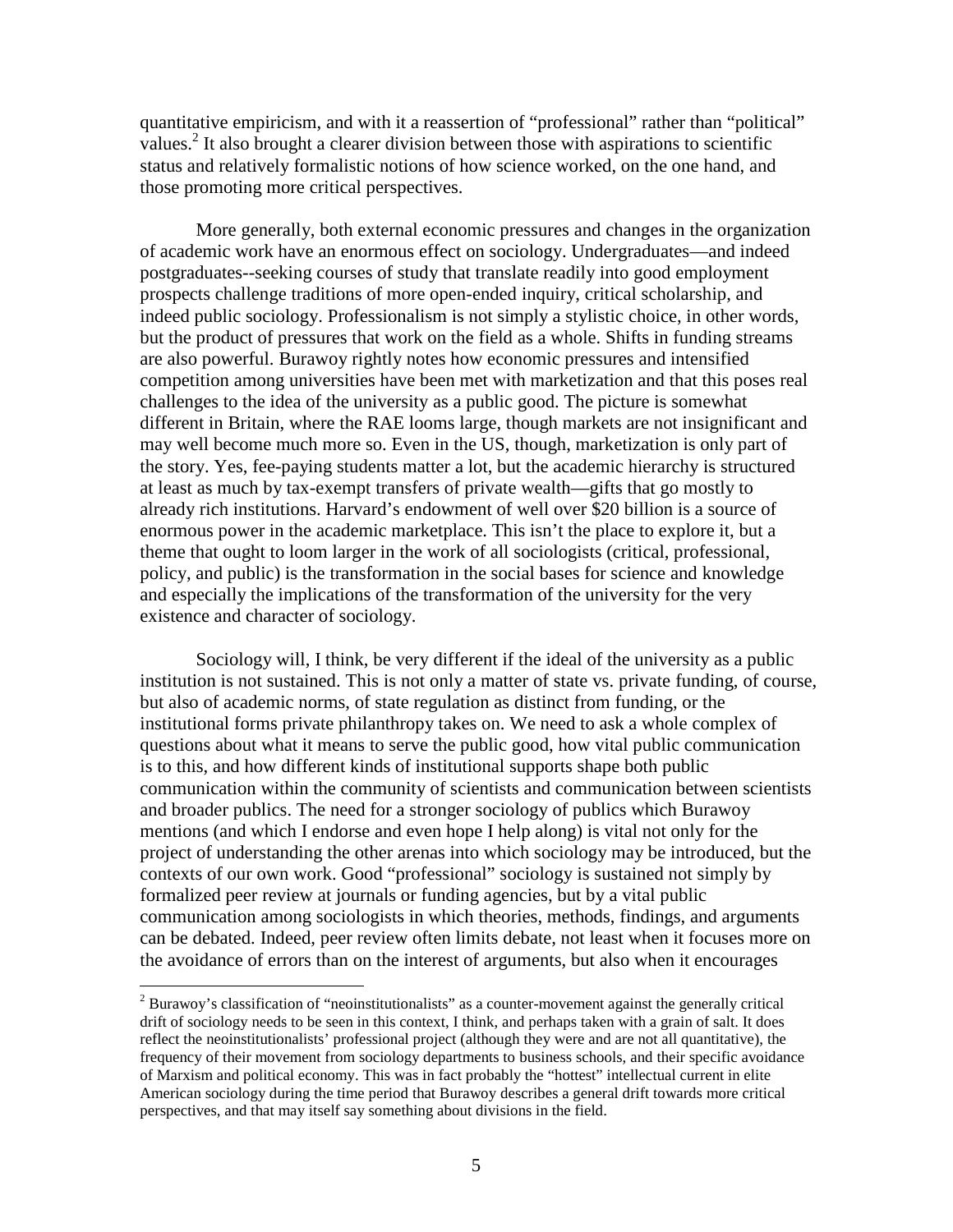substituting an apparently neutral abstract scale of "quality" for a more multifaceted and open engagement with different ideas.

Peirce's famous dictum that truth is what the community of scientists believes based on research, communication, and criticism depends on the existence of both scientific communities and strong norms of publicity among scientists. Merton's notion of the normative ethos and reward system of science (codified as CUDOS) and Bourdieu's notion of fields that instill in their participants an interest in the universal both elaborate related ideas.<sup>3</sup> And so, the fate of sociology in general and publicness as one of its desiderata, depend on the fate of universities, of publishing, of the Internet, and of funding. And while like Burawoy I am encouraged by much in sociology today, I am also worried that some of these institutional supports are endangered and sociologists are doing less than we could to understand the challenges.

In this context, Burawoy makes a good point about the importance of what he calls "organic" public sociology. It is a reflection of our scholastic bias that we tend to recognize writing for wide readerships—even if we do not always value it as much as writing for refereed journals—more than we recognize connections not mediated mainly by publication. But it is worth asking not only about sociologists' connections to social movements, but about how much or how little such movements sustain extra-academic or at least extra-disciplinary intellectual publics. When I lived in Britain in the 1970s, Marxism anchored such public debate; does it to the same extent today? So too some interdisciplinary communities much shaped by Marxism—like the new social history and cultural studies—sustained journals and conferences and markets for books. Feminism flourished both as an interdisciplinary academic field and in nonacademic intellectual discourse—as well as in practical movement politics. And such fields actually recall early sociology, in which the development of research and theory bearing on social problems proceeded at once inside and outside the academy. Influencing policy-makers, organizing actual institutional administration, animating public debate, and simply trying to understand what was going on were all intertwined—in Fabian socialism, in the labor movement, in Christian reform, in the struggles to develop decent social welfare institutions. With luck Burawoy will help us reclaim more of this heritage. But to understand what changed, we need to analyze not only phases in sociologists' tastes for different kinds of work, but changes in the institutional landscape: the growth of universities and mass higher education generally; the rise of foundations (especially in the US) and government funders, <sup>4</sup> the flourishing and now serious problems of university presses, etc.

<sup>&</sup>lt;sup>3</sup> CUDOS is the acronym for communist, universalist, disinterested, original, and skeptical, features Merton (1973, reprinting articles from 1942 and 1957) argued were not merely individual attitudes but norms reinforced by the specific reward system of science. Ziman (2000) suggested that these were the norms of academic science in its golden age, perhaps, but that the real science of today is more proprietarial. The question I want to raise is not how to characterize science in general, but how to understand the influences of institutional settings on the kinds of sociology we may produce.

<sup>&</sup>lt;sup>4</sup> It's striking that Burawoy that while Burawoy notes the role of philanthropic foundations in producing a "second phase" of policy sociology he doesn't mention the National Science Foundation and government funding which was crucial to the postwar development of both policy and professional sociology. I suspect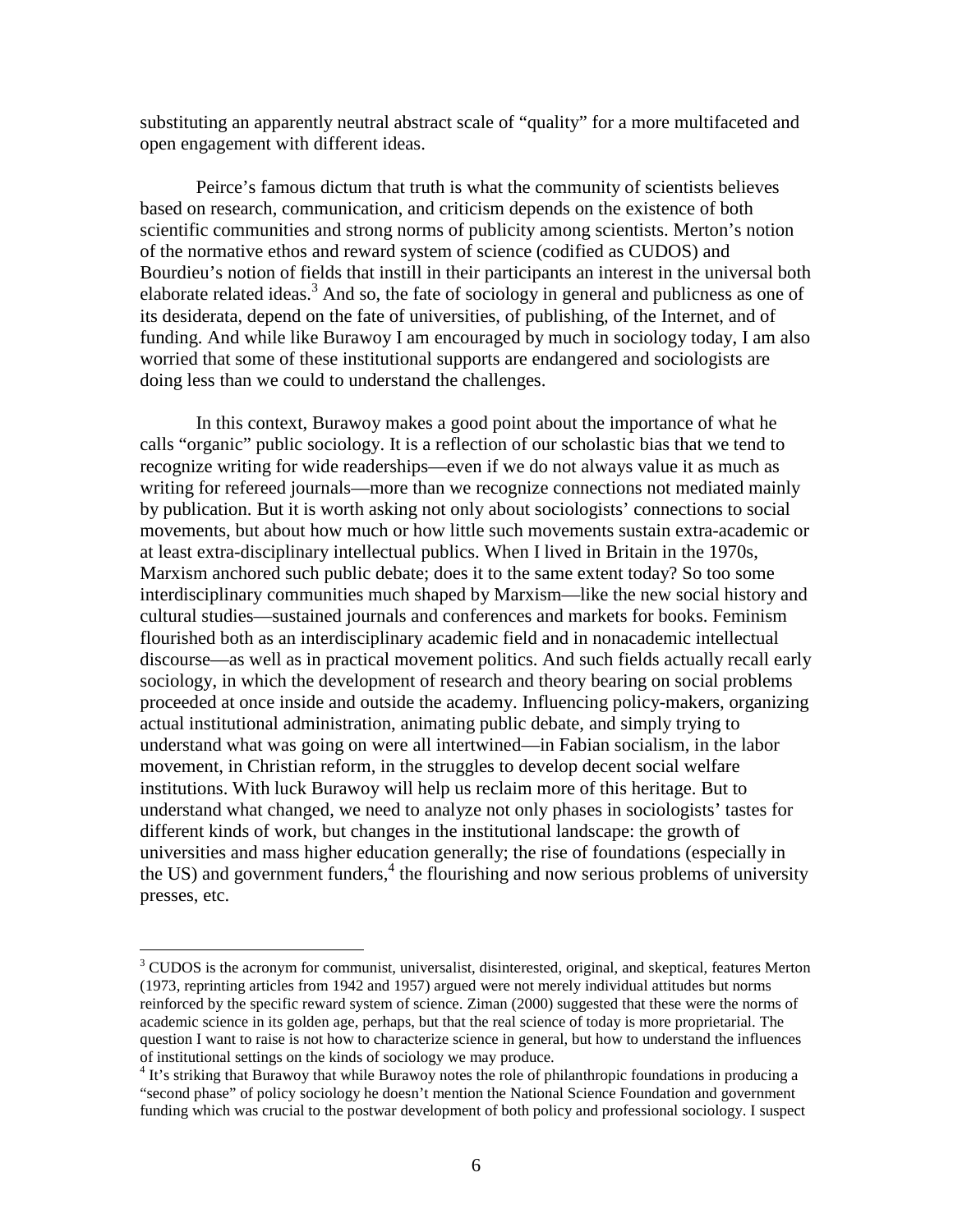In his final "thesis", Burawoy urges sociologists to take the "standpoint" of civil society. I have previously voiced some concern over standpoint epistemologies (Calhoun 1995: ch. 6). Sociology (like other knowledge) is certainly socially situated, perspectives are shaped by social locations, and the production of knowledge depends on social conditions. But taking the idea of field seriously, one should question whether any one substantive location or commitment gives epistemological privilege. Beyond this, I worry about a fetishization of "civil society". The term came into vogue in the 1980s, as the heritage of the Scottish moralists was claimed for specific purposes first by East European activists and then by American foundations. The phrase "civil society" was quickly deployed as a mongoose to kill all manner of theoretical snakes. It was also articulated in ways that exaggerate the meaningful distinctions among state, market, and the "rest" of society. Burawoy's usage replicates this. I don't mean that there is nothing meaningfully called "civil" society, or that we shouldn't wish to defend the "social". But I do mean that we should be arguing that state and market *are* social. Burawoy, for example, describes political parties and trade unions as "outside both state and economy". I think it is more than quibbling over phraseology to suggest critically that we should be working hard to overcome the ideological division of state, economy, and civil society that is mirrored in (and helped give rise to) the academic division of political science, economics, and sociology. These are not three distinct self-regulated, self-reproducing systems. There may be some varying level of partial autonomy, but this is a matter for empirical study not definitional presumption.

Should we fight back against market and state unilateralism on behalf of voluntary associations? No doubt. But surely if we are interested in institutions like the public university; we would not want to say that universities created in some separate sort of civil society by means of philanthropy and contract are intrinsically better or more proper to sociology than those financed by the state. And surely we are interested in the enormous amount of people's lives spent at work, often in corporations, associating with each other in ways both voluntary and mandated but not in a separate realm of associational life. If part of what we want to defend is the possibility of a vibrant public sphere in which ordinary people are able to make informed and considered decisions about the social conditions under which they live, then we need a public sociology that articulates the possibilities of a better state, a better market, and better civil society.

But let me end without picking more quarrels with Burawoy. Most of these are over conceptual categories and matters of tactics. We are in accord on broad purposes. Burawoy's call for more public sociology is important and timely. I have tried to urge some differences in approach, but like all sociologists seeking at once the ever-greater intellectual vitality for the field and a richer public life informed by sociology, I am in his debt.

 $\overline{a}$ 

he also overestimates the role of corporate funding. But the importance of funding is the central concern of Turner and Turner (1990) not, as Burawoy implies, the dominance of political forces over sociology.